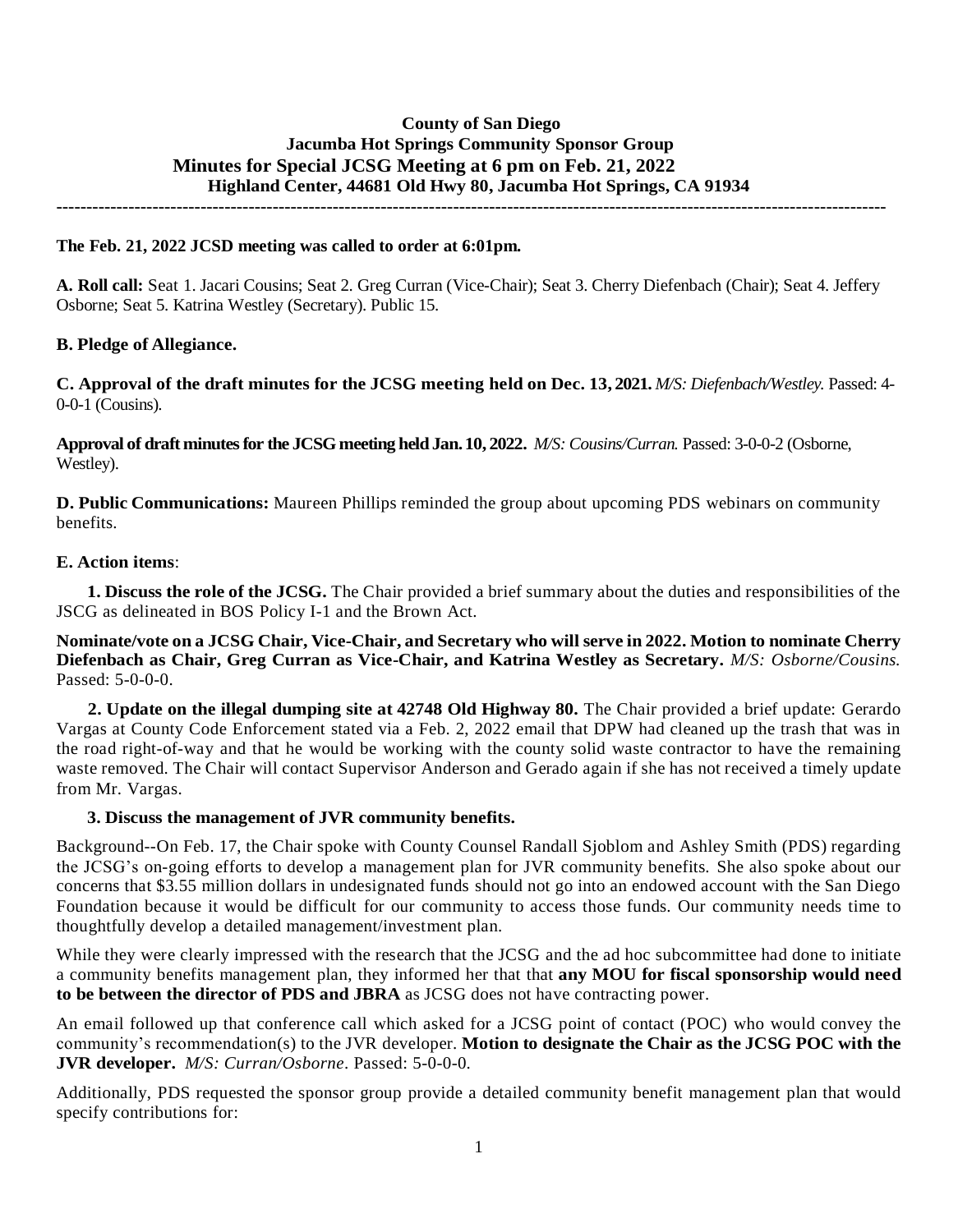- --A one-time cause or need.
- --One-time expenses for an improvement.
- --Ongoing contributions or expenses.

PDS wants to know about community feedback on community benefits has been received and whether there has been a consensus on plan recommendations. County counsel has also requested that the sponsor group provide them with "any agreements that may be needed to implement the community's recommendations." This comment was made in reference to the development of an interim MOU for fiscal sponsorship.

The development of a draft MOU for interim (6-12 month) fiscal sponsorship of community benefit funds with the Jacumba Boulevard Revitalization Alliance (JBRA), an existing local non-profit organization was discussed.

Under a possible MOU, the JBRA board of directors (BOD) would hold some of the benefit money in a separate bank account to fund grant proposals that have been approved by the community at a JCSG or Town hall meeting. The bulk of the benefits money could be invested by a brokerage firm/fiduciary in a long-term account for maximum earning potential to provide a funding stream in perpetuity for the town. A JBRA community benefits advisory committee made up of local Jacumba residents/property owners would screen/evaluate requests for project funding submitted by other non-profit groups, or entities, or individuals. The advisory committee would then make recommendations for approval/denial to the JBRA BOD. All requests for community benefits funds expenditures would be placed on a JCSG meeting agenda for public discussion and transparency. After the sponsor group/community has determined the project is a worthy one, the JBRA BOD would vote to release the funds. The JBRA advisory committee would also track project accomplishment milestones to ensure that projects have been satisfactorily completed before the full payment is made to the project applicant. All benefit money expenditures would be used to provide a direct benefit to the community of Jacumba not Boulevard.

Since our last sponsor group meeting, we have received confirmation from the JBRA BOD that they have voted to go forward with a MOU with the County for possible fiscal sponsorship. (JBRA will require a comprehensive and detailed community benefits management plan before making a final decision on whether to assume the role as fiscal sponsor.)

Jeff Osborne comment: We need to be sure that the money doesn't go to some entity where the community would not be able to have an input into how that the benefits money is being managed. A long-term community benefits solution could be the formation of a local non-profit foundation with some outside professionals (like an attorney) whose mission is the management of benefit monies.

Maureen Phillips comment: Maybe the sponsor group could request that funds from the JVR benefits be used to pay for an attorney to set up a non-profit foundation and also help to set up the language of a possible MOU.

Lonna Marshall comment: Perhaps County Counsel could help set this up.

Sam Schulze comment: Maybe the MOU should include a statement that the fiscal sponsorship with JBRA would be terminated upon with the establishment of a special non-profit foundation and that benefit money held under fiscal sponsorship by JBRA would be transferred to the foundation.

Jeff Osborne comment: I think it would be good to develop this MOU because it could also be used by any attorney setting up the foundation.

**Motion to continue with the development of a potential MOU with JBRA as an option for an interim community benefit funds manager until a unique non-profit foundation could be established to manage Jacumba's community benefit program.** *M/S Curran/Cousins.* Passed: 5-0-0-0.

There was a discussion about where the \$3.55 million in undesignated community benefit money should go. PDS previously suggested that the benefits money could managed by the San Diego Foundation or placed in an escrow account. Drawbacks to the San Diego Foundation is that they charge lots of management fees and the withdrawal of money may be restrictive.

**Motion to reject the San Diego Foundation as a potential manager of community benefits money.** *M/S: Osborne/Westley.* Passed: 5-0-0-0.

An escrow account could provide an intermediary location of the benefits money until a detailed benefit management